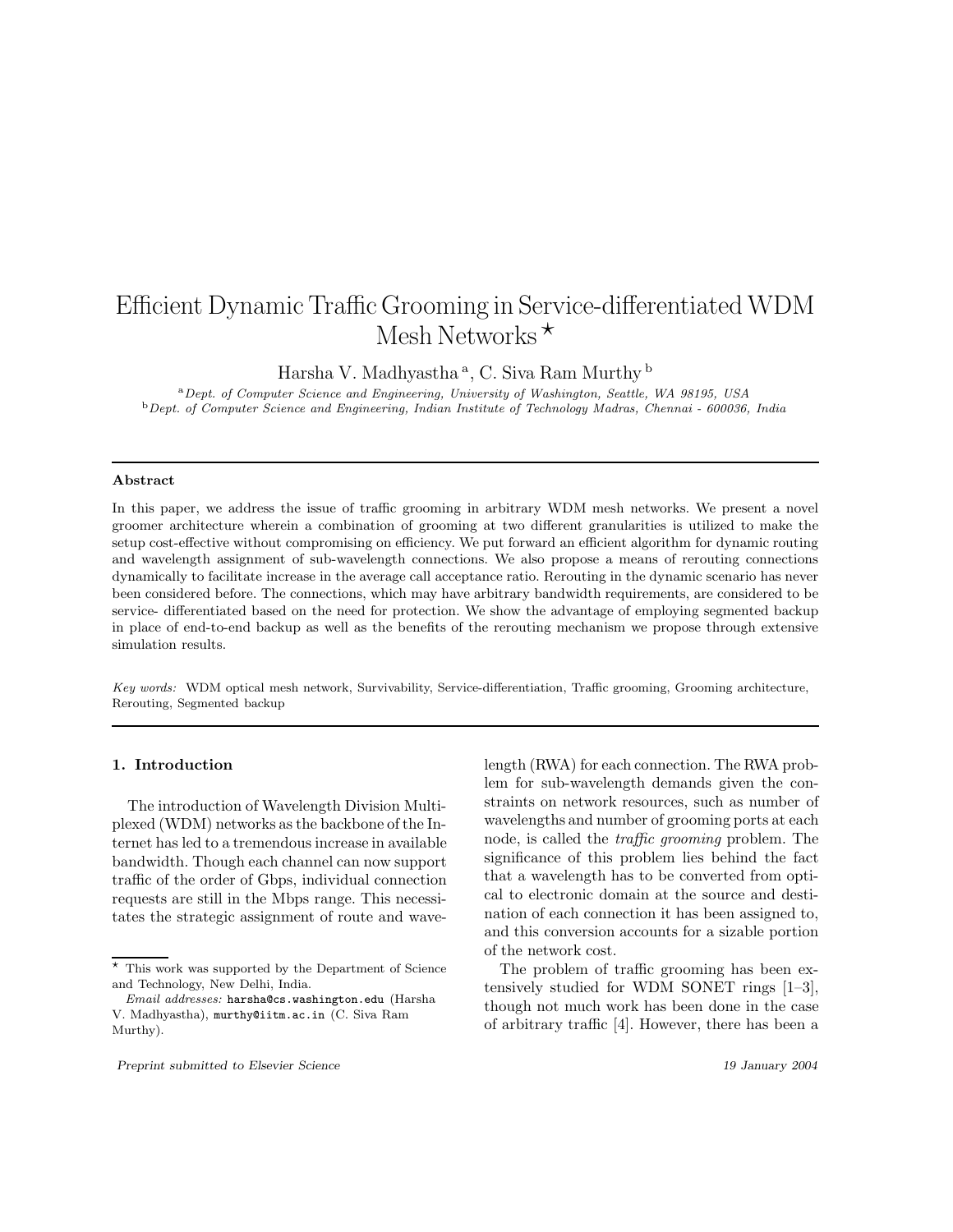recent surge in efforts to solve the traffic grooming problem for mesh networks. The traffic grooming problem can be considered in either the static or the dynamic setting. Dynamic grooming is the problem of routing and assigning wavelengths for a new demand, given the current state of the network, whereas in static grooming, the traffic demands are known apriori and all of them have to be assigned routes and wavelengths either to minimize required resources or maximize the throughput given the resource constraints. In [5], the problem of static grooming has been addressed with the objective of minimizing the number of transceivers required to support all the traffic while [6] tackles the same problem aiming to maximize the throughput given the constraints on resources. Dynamic grooming of connections which require provisioning of a backup is considered in [7]. In [8] too, dynamic grooming has been addressed but without the aspect of survivability.

In all of the above work, each groomer is assumed to have unlimited grooming capability (ability to switch traffic among streams), which is justified in [6] by the fact that switching is done in software in the MPLS/IP architecture. This assumption is not a practical one as routing each packet by examining its header involves a large overhead, which makes the setup incapable of handling the large bandwidth of an optical WDM link. Hence, full-scale grooming, i.e., as much switching ability as required, at extremely fine granularities is not practically feasible. (Grooming at fine granularities involves switching streams which carry very low traffic while grooming at coarse granularities can only switch higher-rate traffic streams.) In the other node architecture considered - SONET/WDM - the switching cost is proportional to the square of the number of ports on it. Though using the SONET/WDM architecture will lead to lesser grooming equipment cost as the number of traffic streams it can groom is limited, the overall cost will be high as grooming can only be done at coarse granularities, which will lead to the need for a greater number of wavelengths. In short, though MPLS/IP is efficient, it is infeasible and not cost-effective because of high processing overhead and SONET/WDM, though feasible, is neither efficient nor cost-effective be-

cause of grooming at coarse levels which results in large number of wavelengths.

In this paper, we propose a new node architecture which does away with the shortcomings of the above two architectures and combines their advantages to achieve the right combination of feasibility, efficiency and cost- effectiveness. We do so by having groomers at multiple granularities at each node. The concept of using a multi-layer node architecture was also considered in [9]. However, it failed to identify the full potential of grooming at multiple levels. In the architecture used in [9], any add-drop traffic has to pass through the complete hierarchy from bottom to top. Due to this dependence between levels, switching cost benefits are obtained only at the intermediate nodes of lightpaths. Our node architecture ensures saving in switching cost at all nodes as the groomers at different layers are completely independent, which makes use of the true strength of grooming at multiple granularities.

The problem we address in this paper is that of dynamic grooming with the mixed groomer node architecture. We consider a service-differentiated scenario wherein each connection may or may not require a backup. The existing work on dynamic grooming [7] [8] assumes that a new connection has to be routed on existing lightpaths without rerouting or splitting them as that would cause traffic disruption. We propose a means of rerouting that does not disrupt traffic which helps to increase the average call acceptance ratio. To the best of our knowledge, rerouting of lightpaths in the scenario where connections arrive and leave dynamically has never been considered before in the literature. Also, for setting up the secondary path for each survivable connection, we employ the segmented backup mechanism [10] in place of the endto-end backup approach followed in [7]. The rerouting method we propose when used in combination with the segmented backup approach leads to significant increase in average call acceptance ratio.

The rest of the paper is organized as follows. A detailed description of the mixed groomer node architecture is given in Section 2. The heuristic we propose for dynamic grooming is outlined in Section 3 and its working is made clear with an example in Section 4. The results of the simulations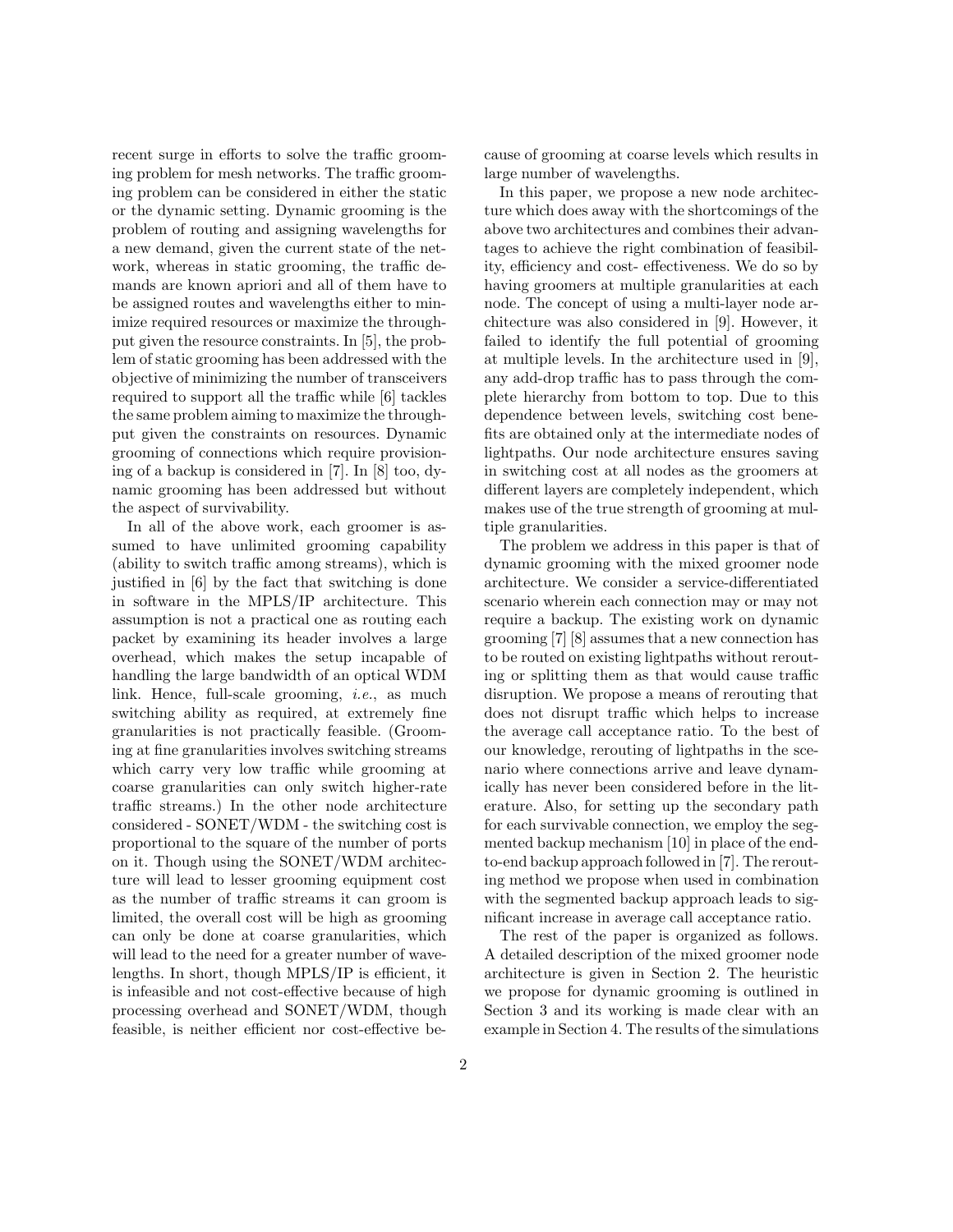performed are given in Section 5 and we finally conclude in Section 6.

### 2. Node Architecture

Our proposed novel node architecture involves the use of two groomers - one at a coarse level and the other at a finer level of granularity, which we call the higher level and lower level groomer, respectively [11]. To make this setup practically feasible, unlike the MPLS/IP architecture, we work with the practical assumption that the number of ports on the lower level groomer is limited. Though limited, the capability to groom at finer levels helps in efficient grooming by reducing the number of required wavelengths compared to that possible with the higher level groomer alone. The additional cost of the lowerlevel groomeris more than offset by the decrease in infrastructure cost due to fewer wavelengths. In addition to the coarse and fine granularity groomers, our node architecture also makes use of a mapper, which has negligible cost as it does no processing; it just multiplexes/demultiplexes the add/drop traffic assuming best possible packing of the lower level streams into the higher level streams. Its low cost is due to the fact that it does not perform any switching.

The mixed groomer node architecture we present is shown in Fig. 1. This architecture is a very generic one and can be used on any hierarchy of traffic streams, for example, OC-48/OC-12/OC-3 or STM-16/STM-4/STM-1 or STM-1/VC-3/VC-12. From now on, for the sake of convenience, we will refer to a wavelength as OC-48, a higher level stream as OC-12 and a lower level stream as OC-3. So, in the node architecture shown, the OC-48s that need to be groomed are converted from optical to electronic form by the Receiver Array (RX) and fed as input to the higher level groomer. The function performed by the higher level groomer is to switch OC-12s among the different OC-48s it receives as input. The OC-12 groomer also receives OC-12s which do not need to be groomed (because they might be completely packed with OC-3s setup between the same source-destination pair), padded up to OC-48s, as input from the

mapper. The mapper can also be implemented such that every OC-12, in which all the OC-3s on it are between the same source-destination pair, can be directed from the mapper to the OC-12 groomer. However, doing so when the OC-12 is not completely packed entails higher implementation complexity (as detection of padded up OC-3s is required). Hence, in our proposal, we only require the mapper to redirect OC-12s completely packed with OC-3s between the same source-destination pair to the OC-12 groomer.

If there is also a need to switch OC-3s among the OC-12s, then the OC-12 groomer feeds the corresponding OC-12 streams as input to the OC-3 groomer. Also, among the OC-12s generated by the mapper from the add/drop traffic, the ones which are not completely packed are routed to the OC-3 groomer. The streams between the OC-12 and the OC-3 groomer are essentially OC-48s, but only the OC-3 groomer can index the OC-3s within each OC-48 and switch them if required. The mapper receives the local add/drop traffic as input in the form of OC-3s padded up to OC-12s, and tries to pack them into OC-12s optimally. It does this by taking groups of 4 (the groom factor in this case) OC-12s and mapping the single OC-3s on them onto one OC-12. This has very low processing overhead as the OC-3s can be statically mapped to respective OC-12s. Since the mapper receives OC-3s padded up to OC-12s as input, if some OC-12 is assigned just one OC-3, then that OC-12 can be directly padded up to a OC-48 by the mapper and sent to the OC-12 groomer, bypassing the OC-3 groomer. The outgoing traffic from the node is converted from electronic to optical domain by the Transmitter Array (TX).

Essentially, the mixed groomer architecture can be divided into two logical units - the multiplexing/demultiplexing section (mapper) and the switching section (OC-3 and OC-12 groomers). The add/drop traffic that goes in and out of the groomer is in the form wherein each OC-3 is on a distinct OC-12. The mapper performs the task of multiplexing the OC-3s which are on the OC-12s which constitute the add traffic. This multiplexing is carried out to ensure best possible packing, i.e., the OC-3s on every 4 OC-12s are multiplexed into 1 OC-12. The drop traffic is also similarly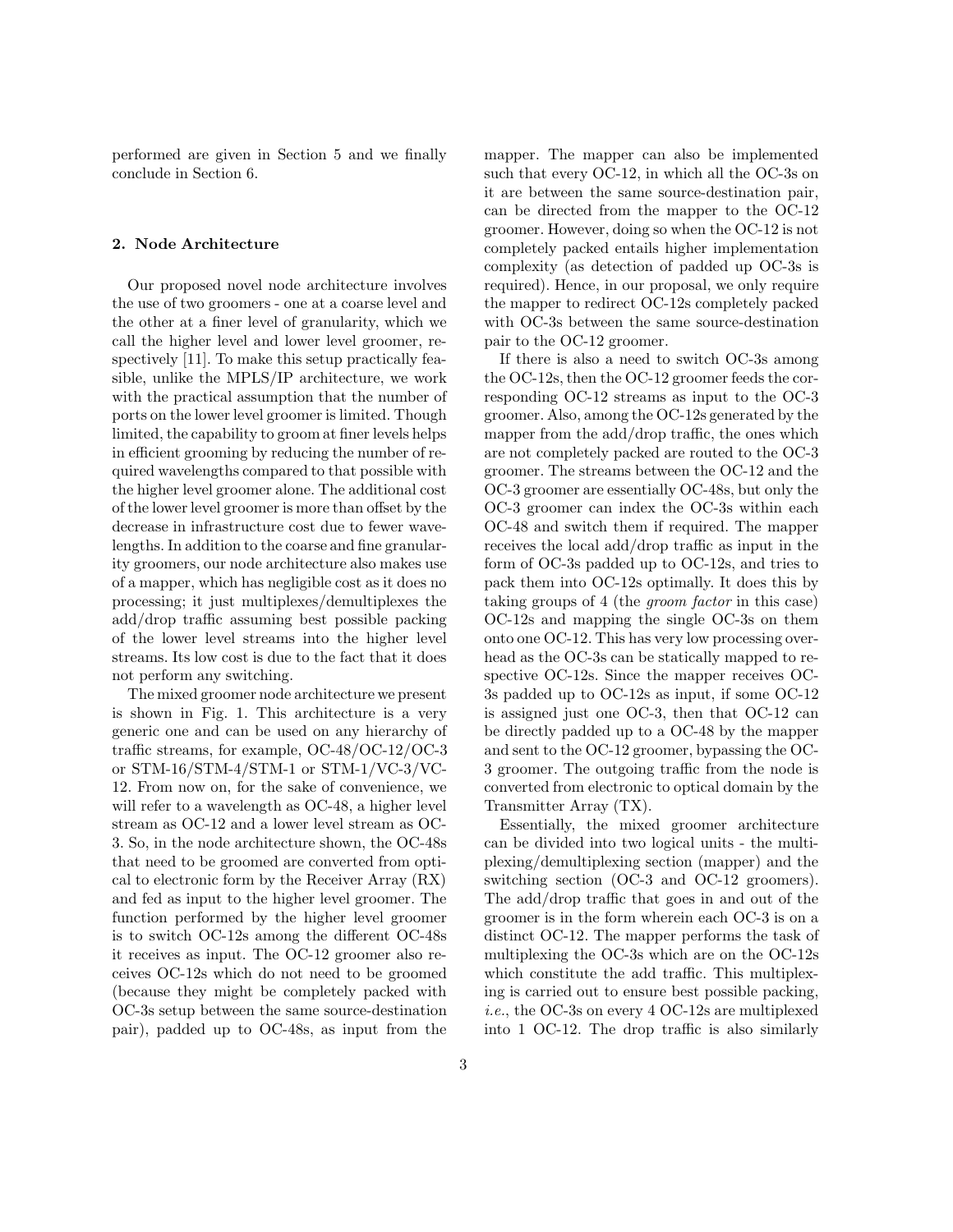

Fig. 1. Mixed-groomer Node Architecture

packed in the best possible manner. The mapper demultiplexes the OC-12s which constitute the drop traffic such that each of the OC-3s on these OC-12s is on a distinct OC-12. The task of switching traffic is completely handled by the OC-3 and OC-12 groomers. Since the mapper does not perform any switching, its cost is negligible in comparison with that of the groomers. The role of the OC-3 groomer is to switch OC-3s among OC-12s. Similarly, the function of the OC-12 groomer is to switch OC-12s among OC-48s. The number of switching ports taken up on the OC-3 groomer is the number of OC-12 streams it has to switch traffic amongst. Hence, from Fig. 1, it is clear that the number of OC-3 switching ports required is the sum of two quantities. The first being the number of OC-12s between it and the mapper. And, the second is the number of OC-12s between it and the OC-12 groomer. From the above explanation of how the mapper works, the number of OC-12 streams between the OC-3 groomer and the mapper is equal to  $\int$  (Total add/drop traffic in terms of  $OC-3s$ /(groom factor) . Similarly, the number of ports required on the OC-12 groomer is also the sum of two quantities. In this case, the first is the number of OC-48s fed as input to the groomer. The second is the number of OC-48s onto which it has to switch OC-12s, which are then fed as input to the OC-3 groomer. At the maximum, the value both these quantities take up is the number of OC-48s supported on the links incident at the node.

In our node architecture, the number of ports on

the OC-3 groomer is constrained as this is a major contributor towards the cost of the setup. On the other hand, the number of ports on the OC-12 groomer can be assumed to be practically unlimited as grooming at a coarse level is comparatively inexpensive. Moreover, the number of ports required for full-scale grooming is lesser. To get an estimate of this, consider an OC-768 backbone, i.e., each node in the network can handle bandwidth equivalent to OC-768. Since OC-768 is equal to 16 OC-48s, unlimited grooming capability at the OC-12 level would require 32 ports. This is because 16 ports would be required for the OC-48s on the link and another 16 for the add/drop traffic. On the other hand, since OC-768 is equivalent to 64 OC-12s, the number of ports required on the OC-3 groomer for input from the OC-12 groomer is 64. Also, 64 ports would be required for the OC-12s received from the mapper. This implies that a total of 128 ports are required on the OC-3 groomer. This quantity is 4 times as many asthat on the OC-12 groomer. Since switching cost is proportional to the square of the number of ports, the switching cost at the OC-3 level is more than 16 times that at the OC-12 level<sup>1</sup>. On the whole, this clearly makes the cost of full-scale grooming at the OC-12 level negligible compared to that at the OC-3 level.

Let us now look at the advantages of the mixed groomer architecture overthat of an OC-3 groomer or OC-12 groomer alone. If an OC-12 groomer alone is employed, it does not have the capability to switch OC-3s among OC-12s. So, the add/drop traffic in the form of OC-3s padded up to OC-12s cannot be multiplexed together. Each of these OC-12s will have to be assigned as they are to OC-48s on the link. Hence, as each OC-12 can only have one OC-3, the maximum traffic that can be supported is  $\frac{1}{4}$ , *i.e.*,  $1/(\text{groom factor})$  of the total bandwidth. On the other hand, using the OC-3 groomer alone suffers from two disadvantages. Firstly, due to the absence of the OC-12 groomer, if OC-12s among two OC-48s need to be swapped

 $^{\rm 1}$  Though the number of ports on the OC-3 level is  $exactly$ 4 times that at the OC-12 level, we say switching cost is "more than" 16 times because the intrinsic cost of switching traffic streams increases as we go to finer levels of granularity.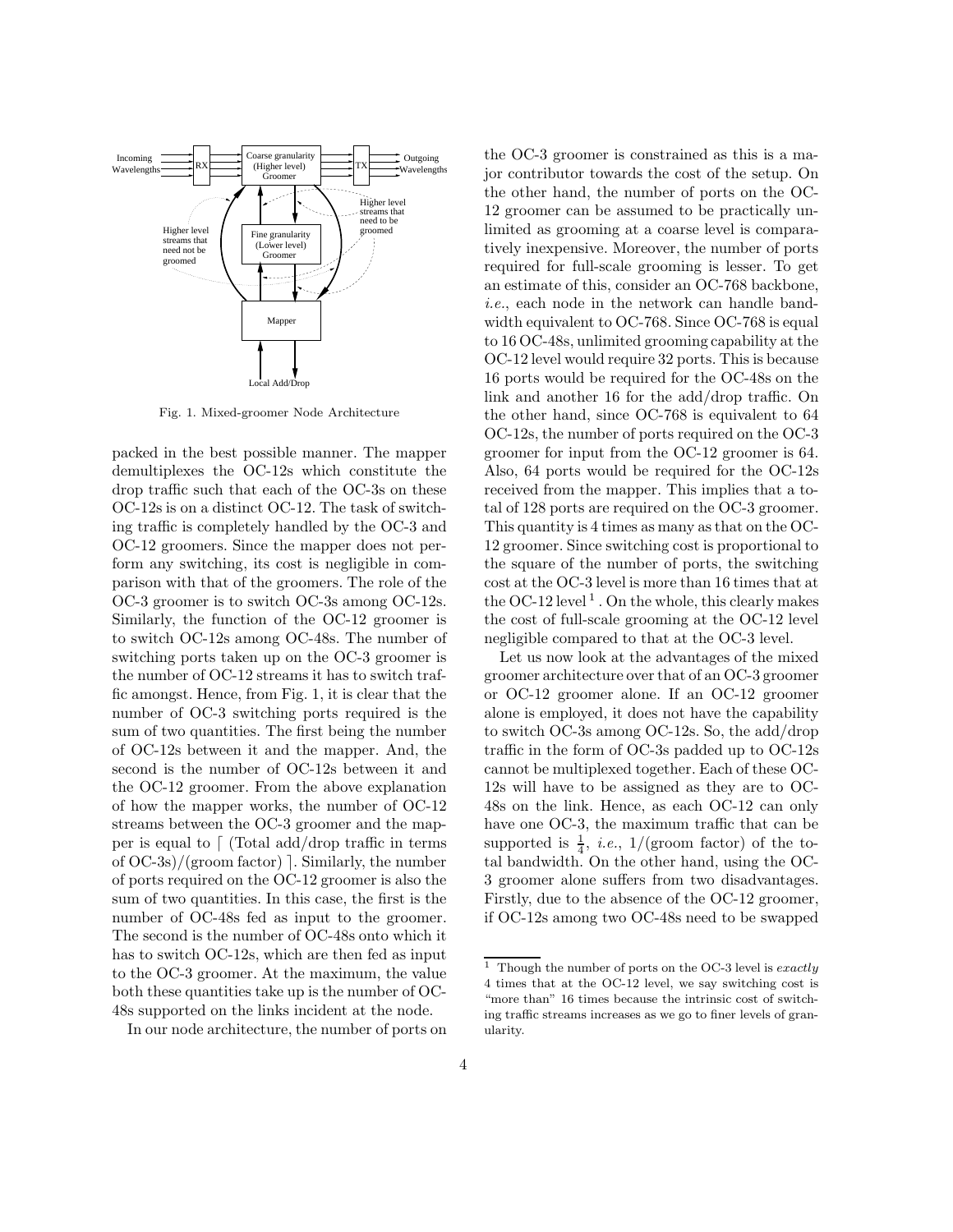(switching at the OC-12 level), this has to be done by swapping each of the OC-3s on these OC-12s. This is costlier as switching needs to be done at a finer granularity. Also, since there is no OC-12 groomer to pick out the specific OC-12s, all the OC-12s on these OC-48s will have to be fed as input to the OC-3 groomer. More importantly, the OC-3 groomer directly receives OC-3s padded up to OC-12s as input. This implies that the number of ports consumed due to the add/drop traffic is equal to the number of OC-3s in the add/drop traffic. Note that in the mixed groomer, this number was  $\left(\frac{1}{4}\right)^{th}$  of the add/drop traffic because multiplexing/demultiplexing is performed by the mapper. So, the mixed groomer architecture derives its efficiency by the combination of the OC-3 and OC-12 groomers and also, maintains practical feasibility and cost-effectiveness by the constraint on the number of ports on the OC-3 groomer.

# 2.1. Example

The following example clearly brings to the fore the advantages of using a combination of groomers in place of having an OC-3 or OC-12 groomer alone. Consider the 6-node network shown in Fig.2 with demands of 3, 1 and 4 OC-3s between the (source, destination) pairs  $(1, 4)$ ,  $(3, 5)$  and  $(2, 6)$ , respectively. As outlined above switching cost at the OC-12 level is negligible to that at the OC-3 level which only depends on the number of OC-12s on the link. So, from here on, we consider OC-12 as a wavelength. The state of the network in each of the three cases explained below is as shown in Fig. 3.



Fig. 2. Example 6-node Physical Topology



Fig. 3. Network state with (a) OC-12 groomer, (b) OC-3 groomer, (c) Mixed groomer

#### – OC-12 groomer alone

implies that each OC-3 has to be carried on a of wavelengths required to satisfy the traffic denew OC-12. This in turn implies that the number of wavelengths required on a link is equal all network cost is high due to the large number the link. As shown in Fig. 3(a), though there is to the total number of OC-3s transmitted along When only an OC-12 groomer is available at each node, there is no grooming capability at the OC-3 level at any node. So, multiple OC-3s cannot be groomed onto the same OC-12, which no switching cost at any of the nodes, the overmand. In this example, atleast 8 wavelengths are required on link  $(3, 4)$ .

– OC-3 groomer alone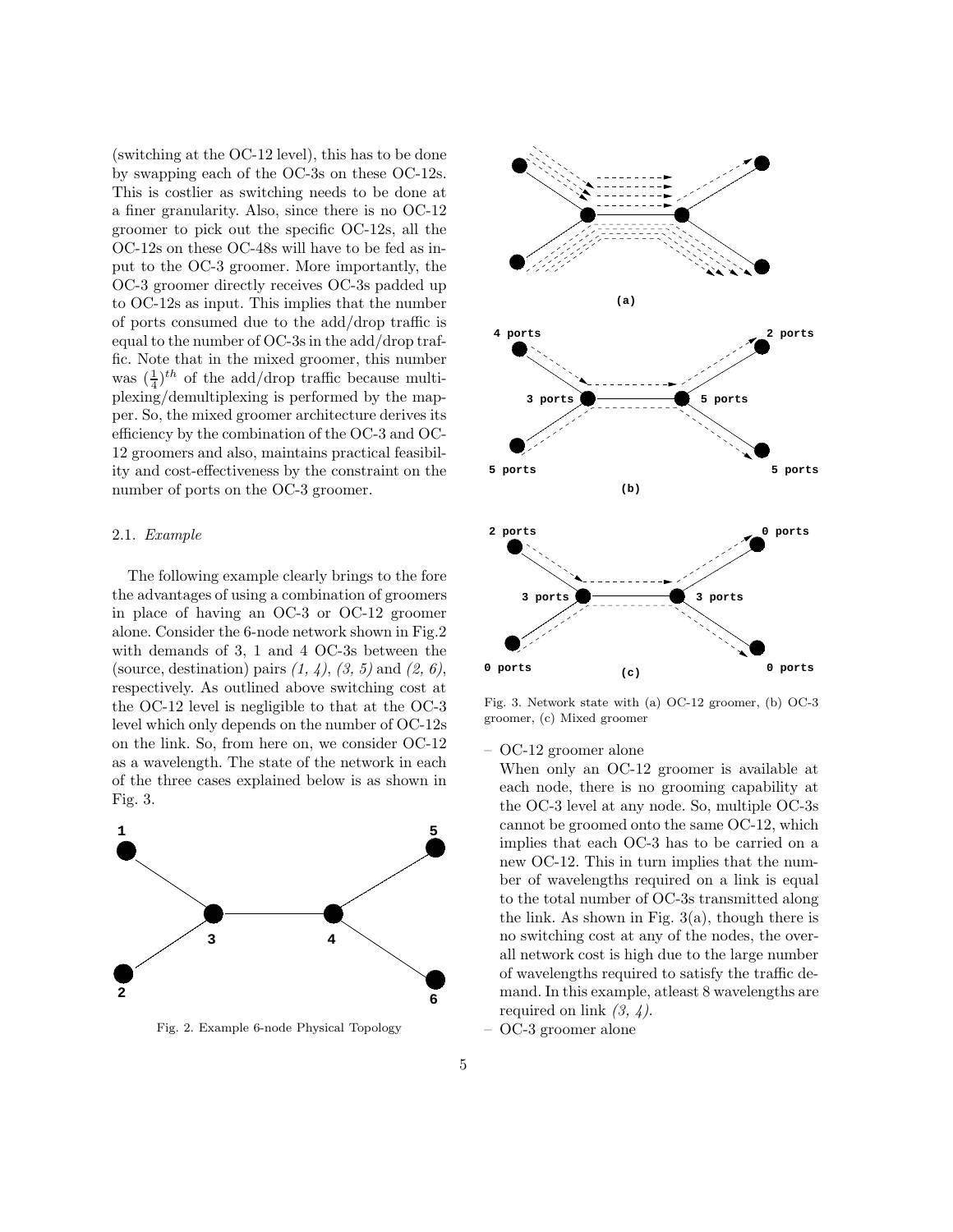If each node has an OC-3 groomer with full-scale grooming capability, then optimal grooming can be performed as shown in Fig. 3(b). But, the downside of this scheme is the high switching cost borne due to the large number of grooming ports required at each node, as shown in Fig. 3(b). As explained before, each add/drop OC-3 consumes a port on the OC-3 groomer and hence, the add/drop traffic itself consumes 3, 4, 1, 3, 1 and 4 ports at nodes 1, 2, 3, 4, 5 and 6, respectively. Also, at every node, among all the OC-12s on the links incident at that node, every OC-12 that needs to be groomed consumes an OC-3 grooming port at that node. An OC-12 needs to be groomed if some OC-3s on it need to be either dropped or switched to other OC-12s. All these properties together necessitate as many as 5 OC-3 grooming ports at nodes 2, 4 and 6. So, though the number of wavelengths required is reduced from 8 to 2 in comparison with the previous case, the grooming cost introduced keeps the network cost high.

– Mixed groomer architecture (OC-12 groomer + OC-3 groomer + Mapper)

The network state achieved with the mixed groomer node architecture (shown in Fig.  $3(c)$ ) clearly highlights its merits because as in the case with the OC-3 groomer alone, the number of wavelengths required is 2 but with much lower switching cost. The maximum number of ports needed at any of the nodes is 3 and three of the nodes do not even require an OC-3 groomer. The 4 OC-3s from node 2 to node 6 can be routed on the same OC-12 without consuming any OC-3 grooming ports as an OC-12 which is completely packed with OC-3s between the same (source, destination) pair directly goes from the mapper to the OC-12 groomer. Also, no ports are required for the OC-12 from node 4 to node 5 as a single OC-3 is put onto it. Lesser number of ports are also taken up at nodes 1, 3 and 4 because the mapper multiplexes/demultiplexes the add/drop traffic and hence, the number of ports consumed on the OC-3 groomer by the add/drop traffic is only  $\left(\frac{1}{4}\right)^{th}$  the number of add/drop OC-3s, which in this example translates into only one port at each of these nodes.

This example shows that our mixed groomer node architecture brings together the beneficial features of both a coarse granularity and a fine granularity groomer, i.e., lower switching cost and lesser number of wavelengths required, respectively.

# 3. Problem Statement and Heuristic Solution

We consider the dynamic grooming problem in a service-differentiated scenario, wherein every newly arriving connection, may have an arbitrary traffic demand and also, each connection may or may not require protection. All connections are assumed to be bidirectional, i.e., whenever some bandwidth is reserved on link  $(x, y)$  for some connection, equal amount of bandwidth has to be reserved for that connection on link  $(y, x)$  as well. Since the dynamic grooming problem is NP-hard, we present a heuristic algorithm to solve it. Whenever a request to setup a connection arrives, we need to determine a route for it and assign wavelengths to it on all links along this route. The secondary route for any connection is decided upon based on the single-link failure assumption. The routing and wavelength assignment for both the primary as well as the backup has to be carried out given the constraints on network resources. The resource constraints we consider are :

- (i) The maximum number of distinct wavelengths on which traffic can be routed on each physical link -  $W_{max}$ . In our problem setting, this should ideally be the maximum number of OC-48s that can be carried on any link. However, since the grooming capability on the OC-12 groomer is practically unlimited, what matters is the number of ports consumed on the OC-3 groomer which depends on the number of OC-12s. Hence, we work with OC-12 as a wavelength and use  $W_{max}$  as the maximum number of OC-12s on each link. We assume the same  $W_{max}$ to hold over all physical links.
- (ii) The number of ports on the OC-3 groomer at each node -  $P_{max}$ . This places a limit on the number of OC-12 streams that can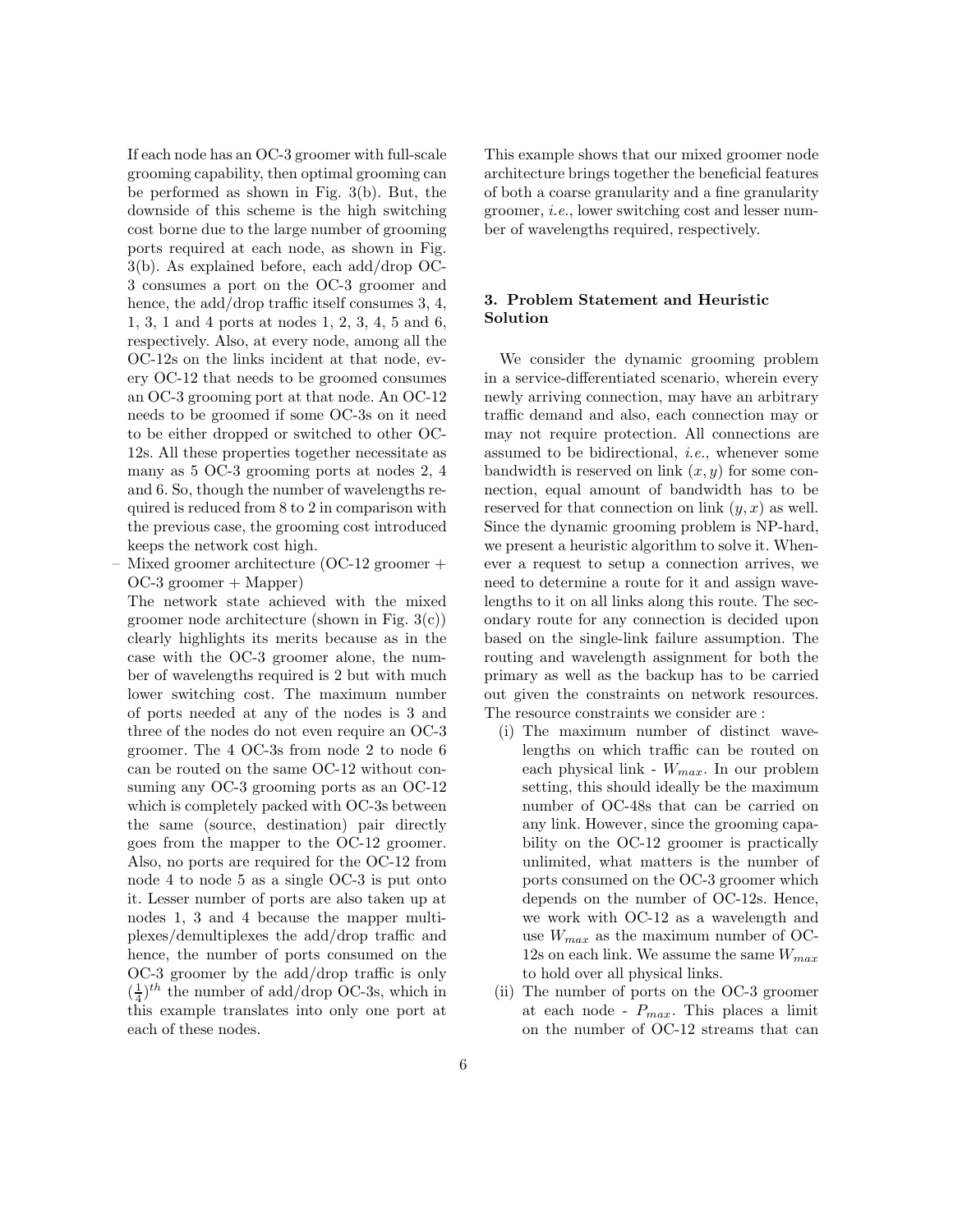be groomed at each node, i.e., the number of OC-12s which require OC-3s on them to be either added/dropped at that node or switched to other OC-12s.

(iii) The groom factor, *i.e.*, the ratio between the bandwidths of the higher and lower level streams - G. In our case where we consider OC-12 and OC-3, groom factor is 4.

The current network state, in terms of existing lightpaths and the traffic routed on each of them, hasto be also taken into account while deciding the route and wavelength assignment for the new connection. In the existing literature [7] [8] on dynamic grooming, it has been assumed that no lightpath can be split or rerouted as that would lead to traffic disruption. We too stand by the policy that no lightpath can be split but we believe that dynamic rerouting is possible. Rerouting can be performed whenever a new connection cannot be established given the existing network state. A new connection cannot be established either if a route cannot be found for the primary or even if the primary can be established, if it requires a backup and a route cannot be determined for the secondary. Routes for both the primary and the secondary are to be found under the constraint that the existing lightpaths cannot be split but new lightpaths can be added given the spare resources available in the existing network state. The rerouting can be carried out by trying to reroute either the backup or the primary path of some connection in the following sequence where the next step is considered only if the new connection cannot be established by the rerouting in the preceding steps.

- Firstly, consider all connections which have been allotted a backup and whose secondary path is a end-to-end backup, not a segmented one. Consider these connections in some order and for each one, determine a new secondary which is link-disjoint with the current primary as well as the current backup. If such a route is found, check if rerouting the backup along the new secondary will facilitate the setting up of the new connection.
- Now, consider all connectionsfor which a backup has been allocated, independent of whether it is end-to-end or segmented. Consider these connections in some order and for each one, deter-

mine the "best" route for the secondary in the current network state and check if the new connection can be satisfied by rerouting the backup along this route.

- Finally, consider all connections which either do not require protection or have a end-to-end backup. Consider these too in any order and try to determine a new route for the primary which is
	- · link-disjoint with the current primary if it does not have a backup
	- · link-disjoint with its secondary, if it exists, and not necessarily link-disjoint with the current primary
	- Check if rerouting the primary along the new route will help establish the new connection.

At any stage in the above series of steps if it is determined that the new connection can be established by some rerouting, then that rerouting is performed and the new connection is setup. One point to be noted is that to establish a connection, not only must there exist a route on which the primary can be setup but there must also exist a secondary route if the connection requires protection. In our rerouting mechanism, the secondary of some connection is being rerouted in the first two steps and this does not disrupt the traffic. In the third step, two cases are considered. In the case wherein the route considered for rerouting does not require a backup, the new route must be link-disjoint with the current route. On the other hand, if it does have a backup, the new route need be link-disjoint only with its secondary, not necessarily link-disjoint with its current primary route. So, while the lightpaths which need to be established to route the traffic along the new primary route are setup, traffic can be routed either along the existing primary (in the case of no backup) or along the existing backup. Once the lightpaths are setup, traffic can be routed on the new primary as well as its link-disjoint route (the old primary or the secondary) for some amount of time and then the traffic flow along the link-disjoint route can be stopped.

The working of this is similar to that in Unidirectional Path Switched Ring (UPSR), wherein traffic is routed along both sides of the ring and the receiver chooses the data from that side on which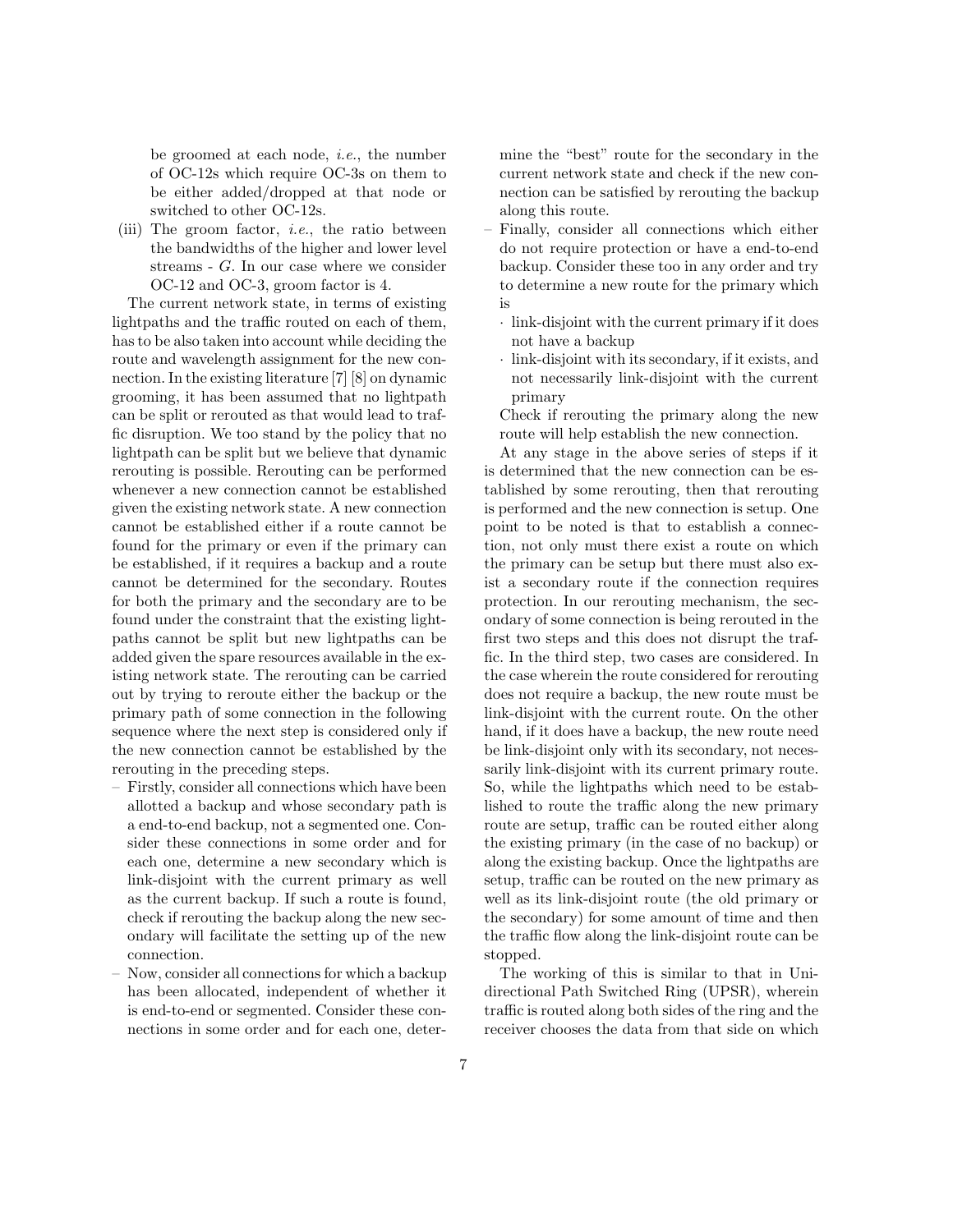higher power is detected. This process does not involve too much delay as overhead since the total time required to setup the new connection is still in the same order as the time required to establish a lightpath. In the case when a link can be expected to fail at the instant when a new connection arrives (the probability of which is almost negligible), the second step cannot be employed because the new secondary is not link-disjoint with the existing one. Whereas rerouting the secondary using the first step still ensures no disruption because rerouting is done along a path link-disjoint with the existing secondary and so, even if some link on the primary route fails while the new secondary is being setup, traffic can be routed along the existing secondary. Also note that rerouting in the third step ensures that the existing secondary works as the secondary even after rerouting, as it is link-disjoint with the new primary as well.

The routing mechanism employed is a minor modification of the fixed-alternate path routing. Instead of considering the k-shortest paths between two nodes, the set of paths which have lesser than  $k$ physical hops more than the shortest path are considered. This not only ensures fairness in setting up a connection independent of the shortest distance between the source and destination, but also helps in saving of network resources by avoiding the possibility of routing along extremely long paths. We determine the "best" combination of route and wavelength assignment as that which leads to the leastincrease in number of ports consumed. We call this the "least-port-increase" route. If there exists more than one such route, then the one with least number of physical hopsis chosen. For provisioning of the secondary, we use the segmented backup approach with backup-backup multiplexing. The advantages of segmented backup are outlined in [10] while the algorithm to calculate the bandwidth to be reserved on any link when backup-backup multiplexing is employed is given in [7].

## 4. Illustrative Example

To provide a deeper insight into the heuristic outlined in the previous section, we consider an



Fig. 4. Development of our heuristic

example scenario and step through the working of our heuristic. The physical topology considered is a  $4 \times 4$  mesh with  $G = 4$  and one wavelength available  $(W_{max} = 1)$ . The connection requests (with their corresponding demands) arrive in the sequence (7, 3) (3 OC-3s with protection), (13, 7) (2 OC-3s),  $(4, 8)$  (4 OC-3s),  $(1, 7)$  (3 OC-3s with protection),  $(1, 3)$  (1 OC-3 with protection) and  $(9, 7)$  (1 OC-3). We now follow the changes in the network state (Fig. 4) as these connections arrive in the given order.

- (a) As no connection currently exists, the primary for  $(7, 3)$  is assigned to the shortest path (which is a single link) and the secondary is chosen to be the next shortest path. The connection  $(13, 7)$ , which does not require backup, is also routed on the shortest path from node 13 to node 7.
- (b) The next connection to arrive is  $(4, 8)$  and given the current state of the network, this cannot be setup as 3 OC-3s have already been reserved on both the links adjacent with node  $\frac{1}{4}$  for the secondary of  $(7, 3)$ . This demand can be satisfied only if the backup path for  $(7, 3)$  is rerouted. Hence, the route for the secondary of  $(7, 3)$  is changed to the next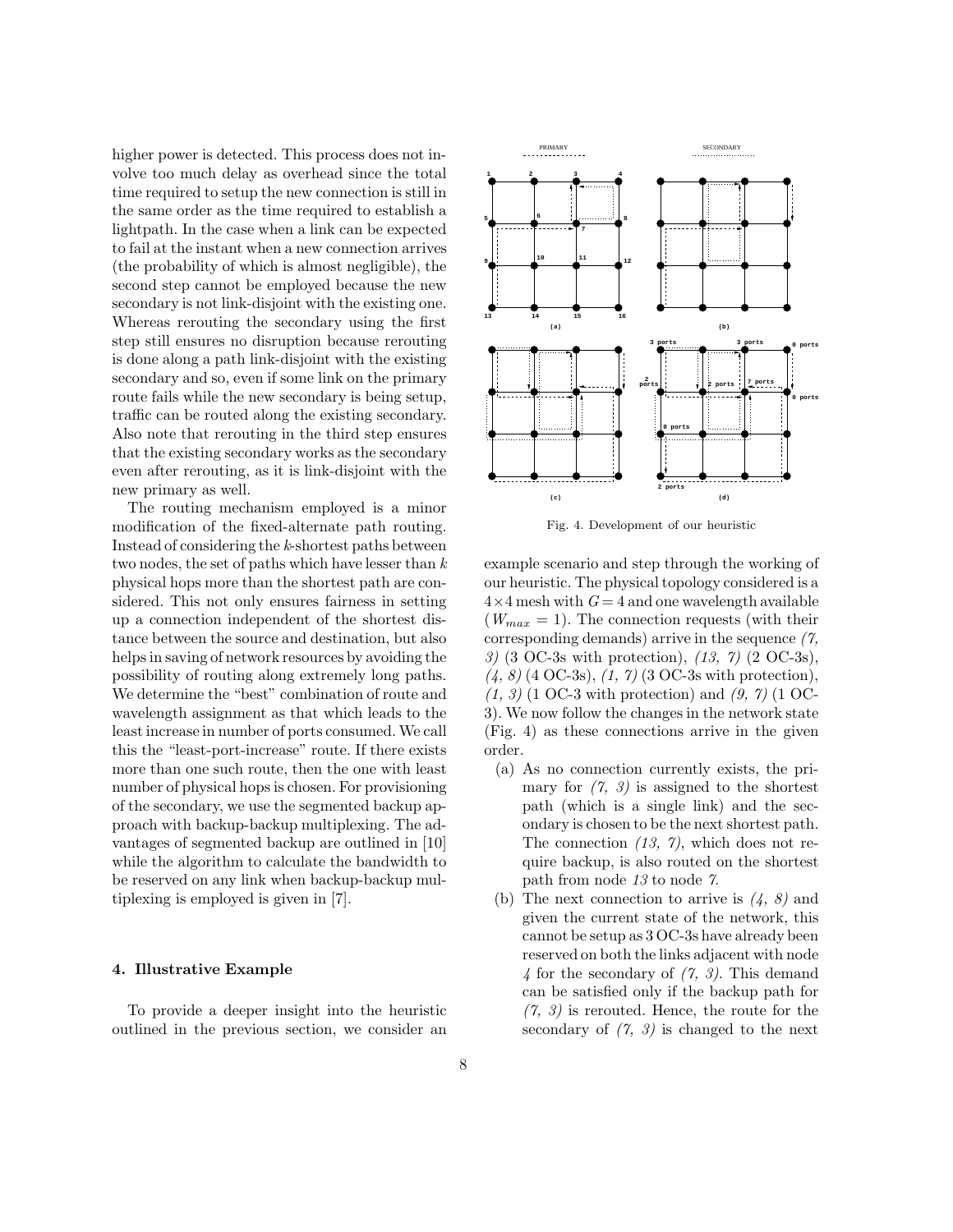

Fig. 5. Result with (a) coarse groomer (b) fine groomer

shortest path available from node 7 to node 3. The connection  $(4, 8)$  can now be established on the link between the two nodes.

- (c) Now, the request for connection  $(1, 7)$  arrives and it can be observed that no rerouting of the secondary for  $(7, 3)$  can facilitate the setting up of this new connection. Hence, we check whether rerouting the primary path for one of the connections will help in accommodating the new demand. Clearly, the routes assigned to  $(7, 3)$  and  $(4, 8)$  cannot be changed. That leaves us with connection  $(13, 7)$  and if it is rerouted along the alternative path available from node 13 to node 7, the current request can be established. So, we perform the rerouting and setup the primary path for connection  $(1, 7)$ . Note that the secondary path for this connection can now be determined only if a segmented backup approach employing backup-backup multiplexing is used. The next request  $(1, 3)$ , which requires protection, can now be routed on the lightpaths  $1 \rightarrow 7$  and  $7 \rightarrow 3$  as both these have been allotted backups.
- (d) Finally, connection request (9, 7) arrives and it is routed by setting up the lightpath  $9 \rightarrow$ 13 and then routing the traffic through the already established lightpath  $13 \rightarrow 7$ .

In contrast with the network state achieved by using our mixed groomer in combination with our heuristic (Fig.  $4(d)$ ), the network states resulting by using a coarse groomer or a fine groomer alone are shown in Fig. 5(a) and Fig. 5(b), respectively. While using the coarse groomer, only connections with 1 OC-3 demand can be setup as only one OC-

12 is available and, in the absence of the mapper and the fine groomer, the coarse groomer cannot groom 2 OC-3s onto the same OC-12. In the case of the fine groomer, all the connection requests can be satisfied (if our heuristic is employed) but with significantly high network cost compared to that required with the mixed groomer. This can be attributed to two reasons. As explained in Section 2, the number of ports consumed by the add/drop traffic at any node is equal to the number of OC-3s added/dropped in the case of a fine groomer, whereas with the mixed groomer, only  $(1/G)$  of these many ports are required because of the mapper. For example. at node 1, the total add/drop traffic is 4 OC-3s which requires 4 ports on the fine groomer but just 1 port on the mixed groomer. As 2 OC-12s need to be groomed as well at node 1, a total of 6 ports are required with the fine groomer while 3 ports are sufficient with the mixed groomer. Also, OC-12s which are either completely packed with OC-3s between the same node pair or have only one OC-3 assigned to them do not require to be groomed at the OC-3 level due to which the OC-3 groomer is not even required at some of the nodes  $(4, 8 \text{ and } 9)$  when the mixed groomer is used. Note that ports are consumed not only by the OC-12s on primary lightpaths but by those on the secondary lightpaths as well. On the whole, while a maximum of 7 grooming ports at the OC-3 level suffice when the mixed groomer is used, using the fine groomer requires as many as 14 ports. This example clearly demonstrates the advantages of our mixed groomer node architecture as well as the strengths of our heuristic. The performance of our heuristic is further highlighted in this example by the fact that all the connection requests could not have been satisfied by employing either rerouting (with end-to-end backup) or segmented backup in isolation.

## 5. Simulation Results

We conducted several simulations to not only demonstrate the efficiency of our heuristic but to also show its better performance compared to existing heuristics. It can be observed that without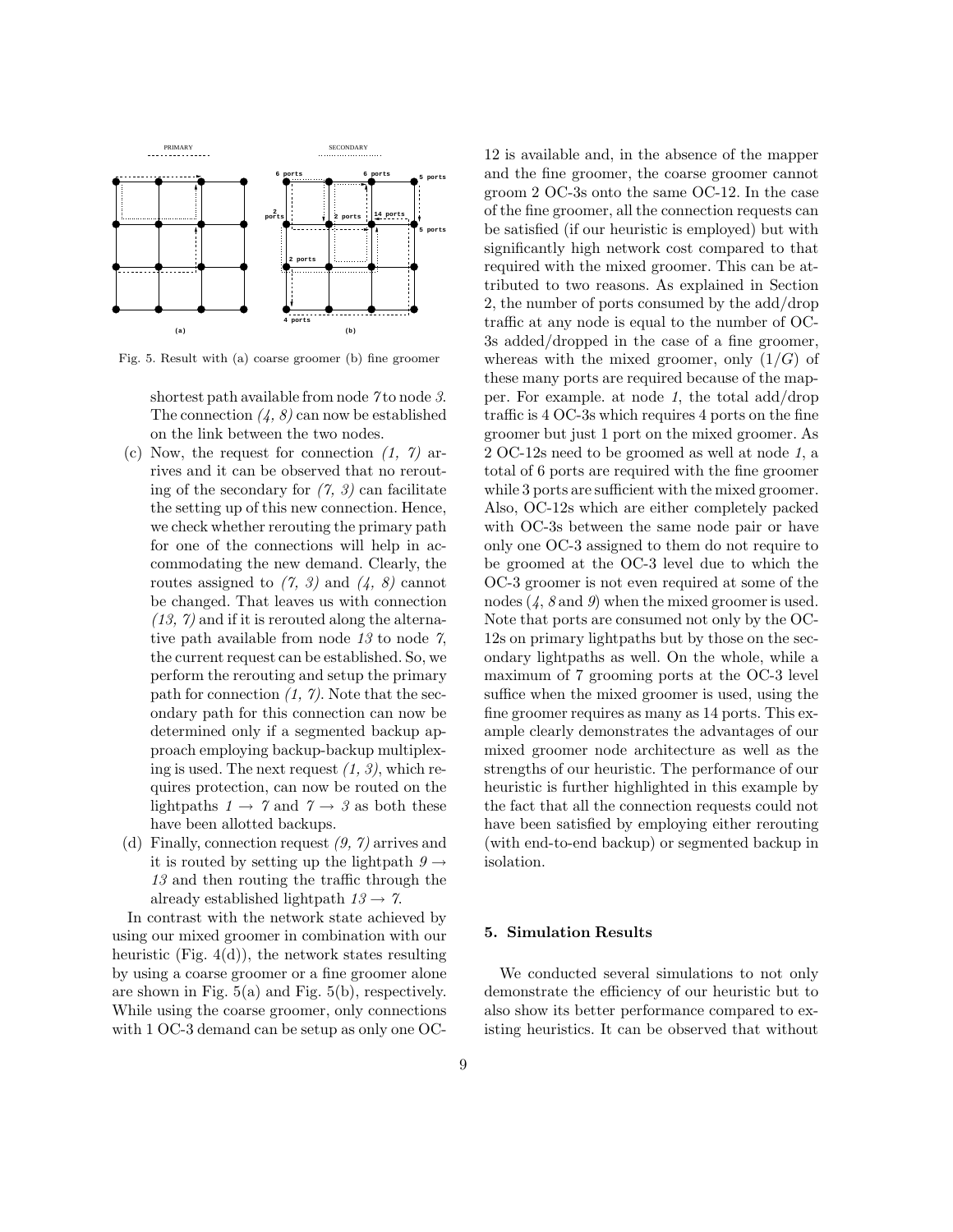

Fig. 6. Increasing ACAR with increasing groom factor  $(P_{max} = 15, B = 0.5)$ 

using our rerouting mechanism and employing endto-end backup instead of segmented backup, our heuristic reduces to the adaptation of the Mixed Grooming Policy (MGP) [7] to the scenario we are considering, i.e., service-differentiated mesh with mixed groomer node architecture. Since there is no previous work in this scenario, we compare our heuristic with the modification of MGP. Moreover, we also compare the performance with the versions of our heuristic wherein only rerouting (with endto-end backup) or only segmented backup is employed, to determine which of these features contributes more to the improved performance of our heuristic.

All our simulations were conducted on two



Fig. 7. Increasing ACAR with increasing number of ports  $(G = 4, B = 0.5)$ 

physical topologies - a  $4 \times 4$  mesh network and the NSFNET network - with the number of wavelengths  $(W_{max})$  fixed at 5. The call generation mechanism followed is the same as that in [7], except for the introduction of a new parameter B, which is the fraction of the total number of calls which require protection. We used the Average Call Acceptance Ratio (ACAR) as the measure of performance. Firstly, we studied the increase in ACAR with increasing groom factor, the results of which are shown in Fig.  $6(a)$  and Fig.  $6(b)$ . Fig. 7(a) and Fig. 7(b) display similar increase in ACAR with greater number of ports available. These results demonstrate the efficiency of our heuristic as the ACAR clearly increases with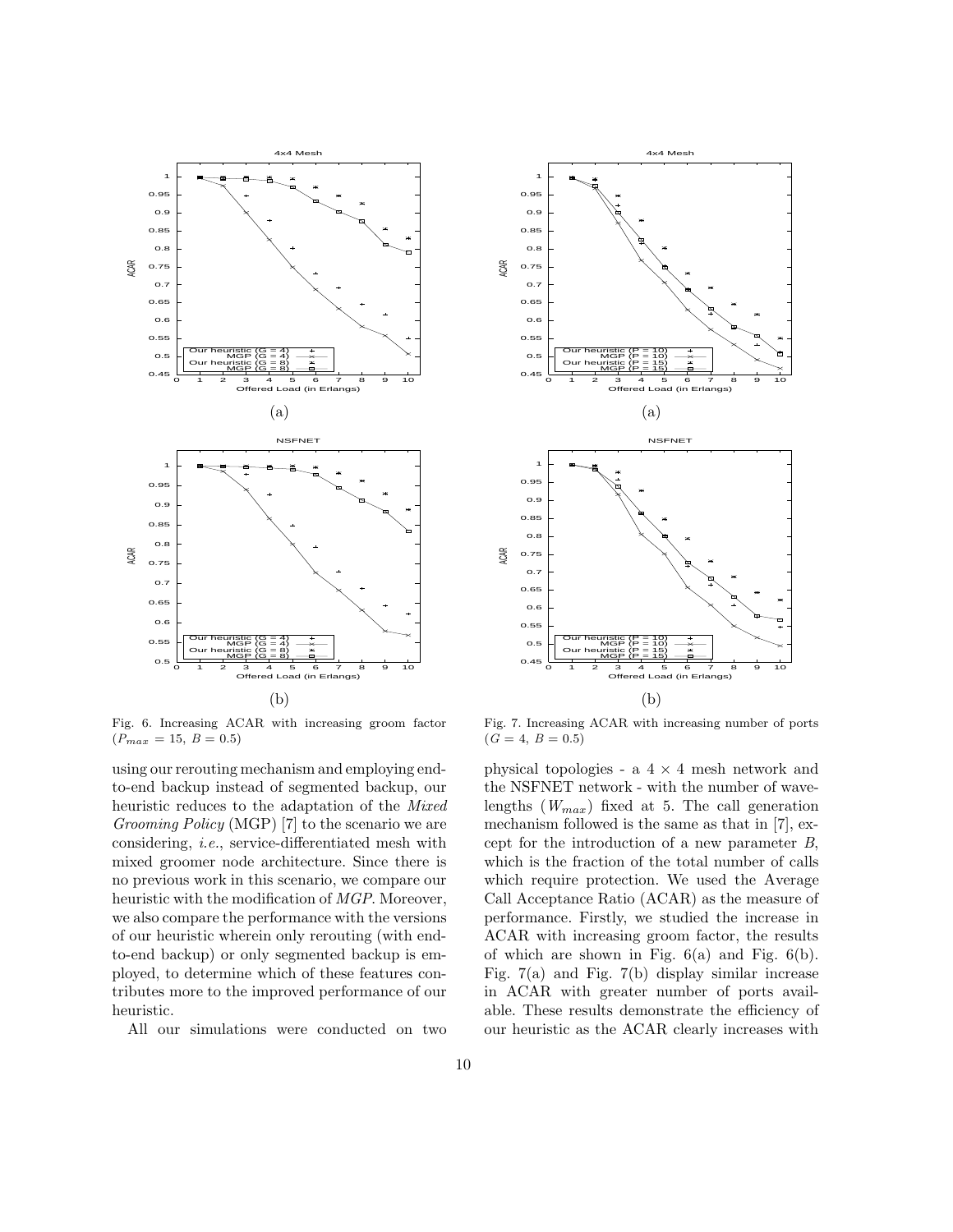

Fig. 8. Increasing ACAR with decreasing percentage of survivable traffic  $(G = 4, P_{max} = 15)$ 

increase in available network resources. This efficiency is derived from our policy of assigning a connection to its "least-port-increase" route and from the modified form of  $k$ -shortest paths we consider. The efficiency of our heuristic is further substantiated by Fig.  $8(a)$  and Fig.  $8(b)$ , which show increase in ACAR with decrease in the fraction of demands requiring protection. In all these results, the ACAR obtained with our heuristic is consistently higher than that achieved by MGP.

The attributes in which MGP differs from our heuristic, the dynamic rerouting strategy we introduced and segmented backup in place of end-toend backup, are clearly the factors behind this better performance. However, to determine which of



Fig. 9. Comparison of increased performance due to segmented backup and rerouting ( $P_{max} = 15$ ,  $B = 0.5$ ,  $G =$ 4)

these features contributes more towards the better performance, we compared the ACAR yielded by MGP and our heuristic with that obtained by employing only rerouting (with end-to-end backup) or only segmented backup. The results of these simulations, shown in Fig. 9(a) and Fig. 9(b), clearly indicate that the scheme of dynamic rerouting, never considered before in the literature, which we have proposed in this paper is the main cause for better performance.

However, these results do not bring out the improvement in performance obtained due to the employment of the mixed groomer node architecture instead of an OC-3 or OC-12 groomer alone. To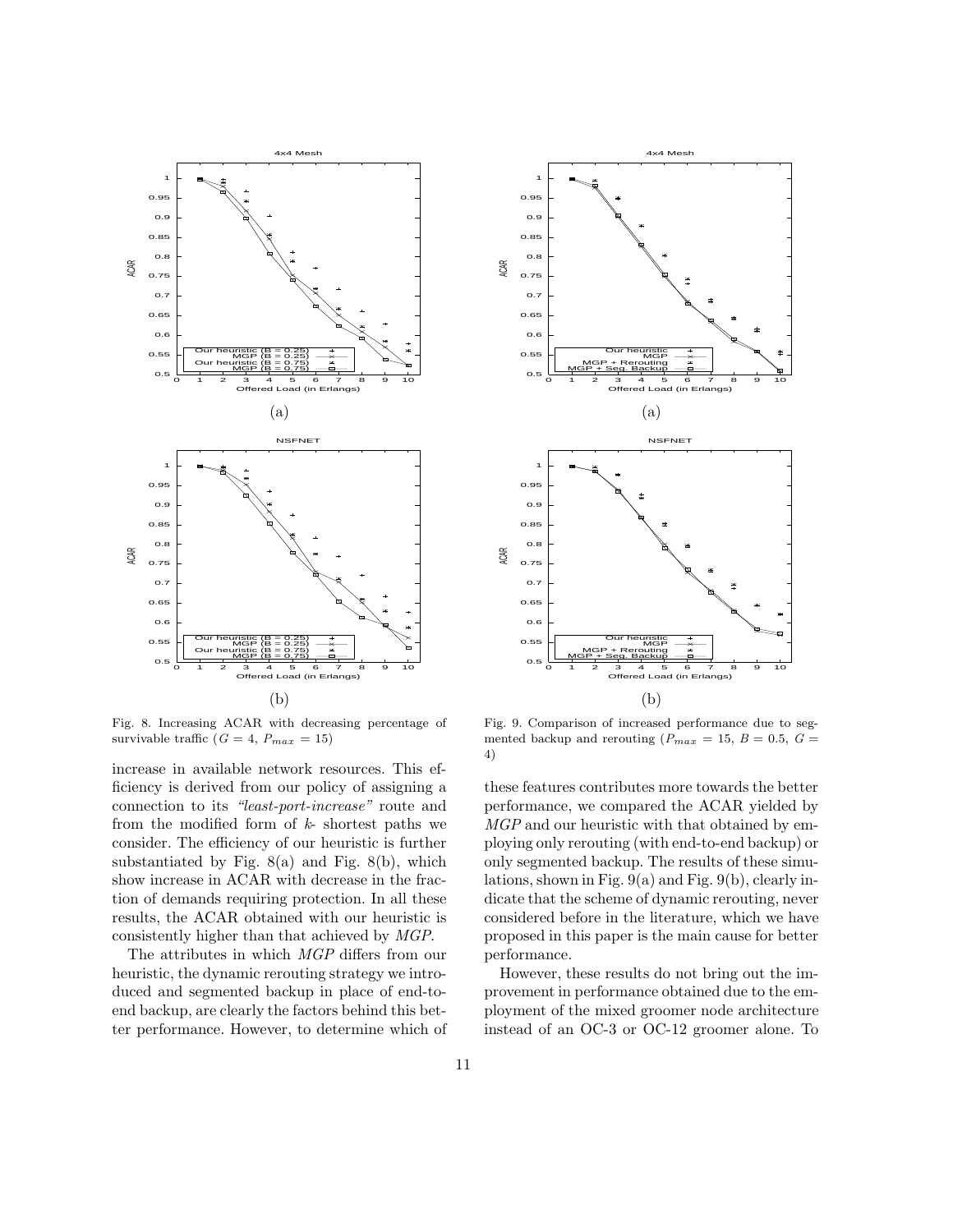

Fig. 10. Higher ACAR obtained by using mixed groomer instead of OC-12 groomer ( $P_{max} = 15, B = 0.5$ )

ascertain this, we conducted a couple more simulations, in which we compared the ACAR obtained with the mixed groomer with that obtained with an OC-12 or OC-3 groomer alone. The results of these simulations, in which the grooming heuristic we propose in this paper was employed, are shown in Fig. 10 and Fig. 11, respectively. As explained in Section 2, the OC-12 groomer cannot groom several OC-3s onto a single OC-12. This implies that an OC-12 groomer can support only  $\frac{1}{G}$  of the available capacity, which results in the low ACAR as seen in Fig.  $10(a)$  and Fig.  $10(b)$ . This also implies that the performance obtained with an OC-12 groomer is independent of G, which also shows up in these results. On the other hand, the reason for



Fig. 11. Higher ACAR obtained by using mixed groomer instead of OC-3 groomer ( $G = 4$ ,  $B = 0.5$ )

the low ACAR obtained when an OC-3 groomer alone is employed (Fig.  $11(a)$  and Fig.  $11(b)$ ) is due to the absence of the mapper. In the mixed groomer, the mapper multiplexes/demultiplexes the add/drop traffic, and so, the number of ports consumed on the OC-3 groomer by the add/drop traffic is  $\lceil$  (Total add/drop traffic in terms of OC- $3s$ / $G$ ]. Whereas, when using an OC-3 groomer alone, every add/drop OC-3 consumes one port on the OC-3 groomer. With the limited number of grooming ports available, this translates into lower ACAR. Employing an OC-3 or OC-12 groomer alone, one could get the same performance as that obtained with the mixed-groomer, but at the cost of greater number of groomer ports required or